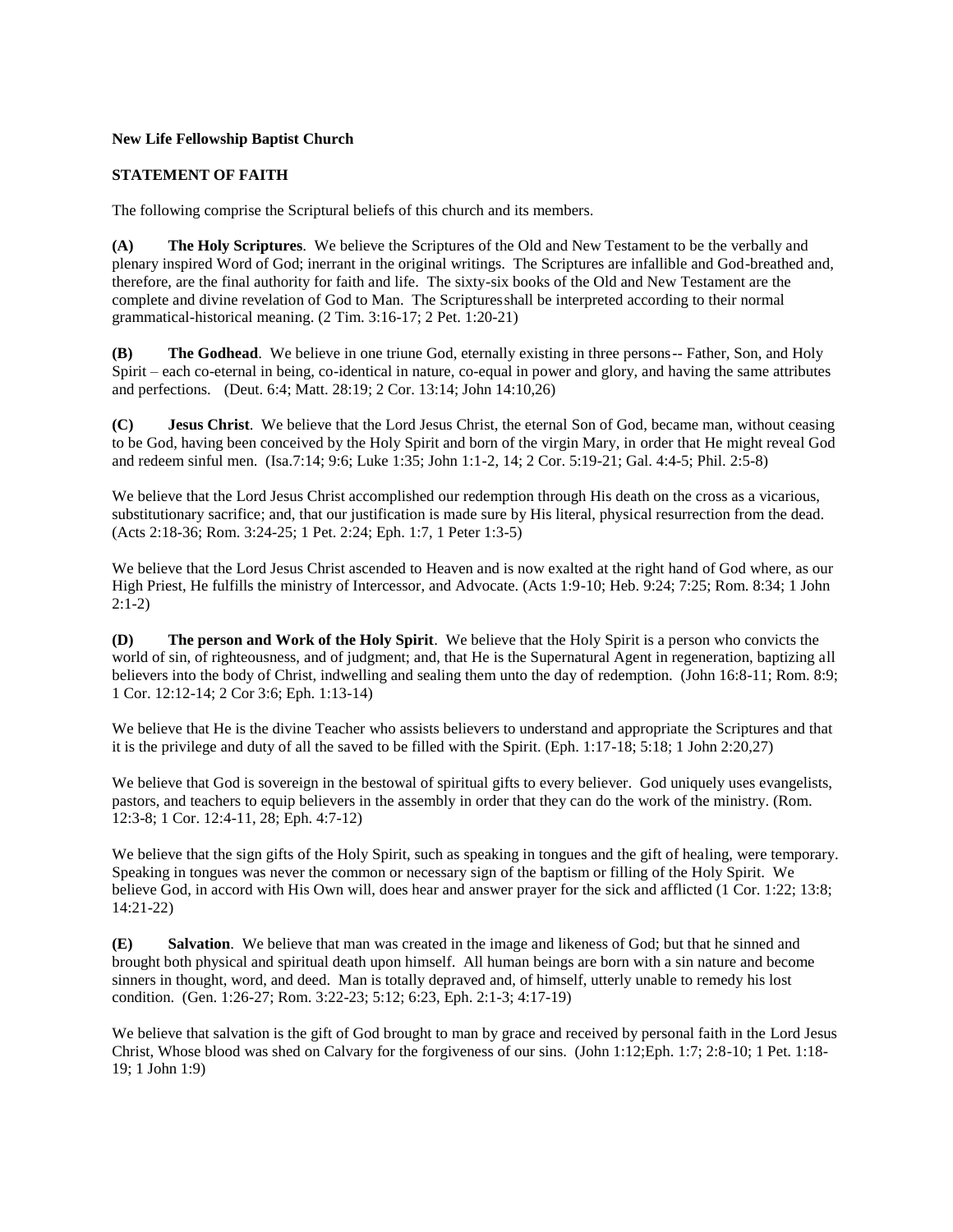We believe that all the redeemed, once saved, are kept by God's power and are thus secure in Christ forever. (John 6:37-40; 10:27-30; Rom. 8:1; 38-39; 1 Cor. 1:4-8; 1 Pet. 1:4-5)

We believe sanctification is presented in three senses in Scriptures: (1) every saved person has been sanctified through the death of Christ; (2) is being sanctified by the Holy Spirit; (3) and will be completely sanctified at his glorification. Every believer has two natures, old and new, and the old cannot be eradicated during this life (Heb. 10:10; John 17:17; Eph. 5:25-27; 1 Thes. 4:13-18; Gal. 5:17; Rom. 7:18-25)

**(F) The Church**. We believe in the Church – a living, spiritual body of which Christ is the Head; and of which all regenerated people in this age are a part. We believe the Church is a body peculiar to the age of grace and entirely distinct from the nation, Israel. We believe a local church is a company of believers in Jesus Christ, immersed upon a credible confession of faith and associated for worship, work and fellowship. We believe the local church is autonomous, the center of God's program for this age, and that every Christian is bound by Scripture to give his unhindered cooperation to the ministry of his local church. (Matt. 16:16-18; 1 Cor. 12:12-17; Acts 2:42-47; 1 Tim. 3:15-16)

We believe there are two ordinances: baptism and the Lord's Supper. Baptism is the immersion of a believer in water and is properly called "believer's baptism." It sets forth in a beautiful and solemn way our identification with Christ in His death, burial, and resurrection and the resultant responsibility to "walk in the newness of life." Baptism is a prerequisite to church membership. The Lord's Supper is the commemoration of the Lord's death until He comes, is a reminder of our continual fellowship with Him and should be preceded by careful self-examination. (Matt. 28:19-20; Acts 8:36-39; Rom. 6:3-5; 1 Cor. 11:23-32)

**(F) Separation.** We believe in the biblical doctrine of separationwhich encompasses: (1) separation of the local church from all affiliation and fellowship with those who deny the verities of the Christian faith and from those who are content to walk in fellowship with unbelief and inclusivism; (2) separation of church and state; and (3) separation of the individual believer from all worldly practices, and all immodest and immoderate appearances dishonoring the Savior (2 Tim. 3:1-5; Rom. 12:1-2; 14-13; 1 John 2: 15-17; 2 John 9-11; Matt. 22:21)

**(H) The Second Advent of Christ.** We believe in the personal return of Christ Who will rapture His church prior to the seven-year tribulation period. At the end of the Tribulation, Christ will personally and visibly return with His saints, to establish His earthly Messianic Kingdom which was promised to the nation of Israel. (Ps. 89:3-4; Dan. 2:31-45; Zech. 14:4-11; 1 Thess. 1:10; 1 Thess. 4:13-18; Titus 2:13; Rev. 3:10; 19:11-16; 20:1-6)

**(I) The Eternal State.** We believe in the bodily resurrection of all men, the saved to eternal life, and the unsaved to judgment and everlasting punishment. (Matt. 25:46; John 5:28-29; 11:25-26; Rev. 20:5-6; 12-13)

We believe that the souls of the redeemed are, at death, absent from the body and present with the Lord, where in conscious bliss they await the first resurrection, when spirit, soul, and body are reunited to be glorified forever with the Lord. (Luke 23:43; 2 Cor. 5:8; Phil. 1:23; 3:21; 1 Thess. 4:16-17; Rev. 20:6)

We believe that the soul of unbelievers remain, after death, in conscious punishment and torment until the second resurrection, when with soul and body reunited, they shall appear at the Great White Throne Judgment, and shall be cast into the Lake of Fire, not to be annihilated, but to suffer everlasting conscious punishment and torment. (Matt. 25:41-46; Mark 9:43-48; Luke 16:19-26; 2 Thess. 1:7-9; Jude 6-7; Rev. 20:11-15)

**(J) The Personality of Satan.** We believe that Satan is a person, the author of sin and the cause of the Fall of Man; that he is the open and declared enemy of God and man; and that he shall be eternally punished in the Lake of Fire. (Job 1:6-7; Isa. 14:12-17; Matt. 4:2-11; 25-41; Rev. 20:10)

**(K) Creation.** We believe that God created the universe in six literal, 24-hour periods. We reject evolution, the Gap Theory, The Day-Age Theory, and Theistic Evolution as unscriptural theories of origin. (Gen. 1:2; Ex. 20:11)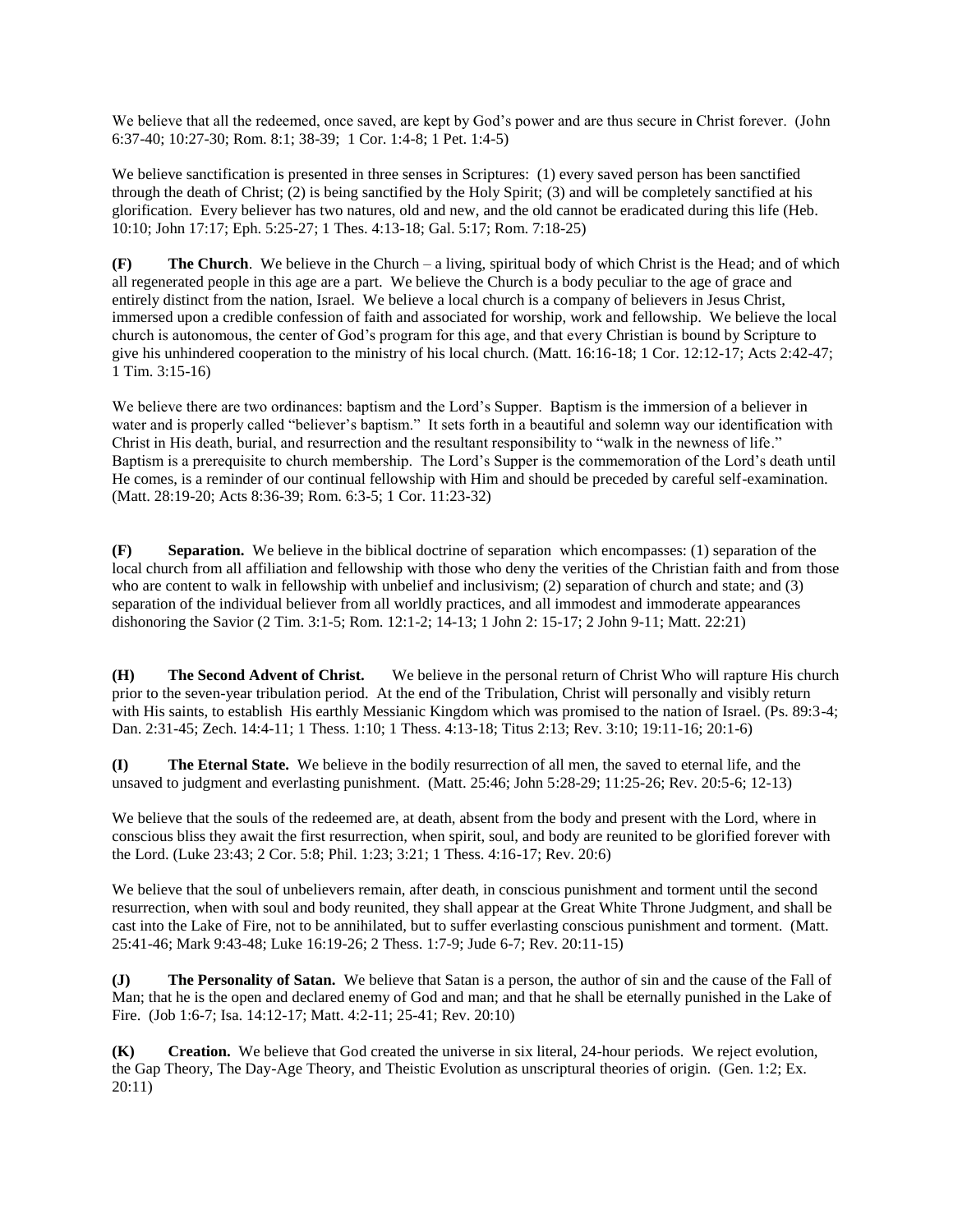**(L) Civil Government.** We believe that God has ordained and created all authority consisting of three basic institutions: 1) the home, 2) the church, and 3) the state. Every person in subject to these authorities, but all (including the authorities themselves) are answerable to God and governed by His Word. God has given each institution specific Biblical responsibilities and balanced those responsibilities with the understanding that no institution has the right to infringe upon the other. The home, the church, and the state are equal and sovereign in their respective Biblically assigned spheres of responsibility under God. (Rom. 13:1-7; Eph. 5:22-24; Heb. 13:17; 1 Pet. 2:13-14)

**(M) Human Sexuality.** We believe that God has commanded that no intimate sexual activity be engaged in outside of a marriage between a man and a woman. We believe that any form of homosexuality, lesbianism, bisexuality, bestiality, incest, fornication, adultery, and pornography are sinful perversions of God's gift of sex. We believe that God disapproves of and forbids any attempt to alter one's gender by surgery or appearance. (Gen. 2:24; 19:5-13; 26:8-9; Lev. 18:1-30; Rom. 1:26-29; 1 Cor. 5:1; 6-9; 1 Thess. 4:1-8; Heb. 13:4)

We believe that the only legitimate marriage is the joining of one man and one woman. (Gen. 2:24; Rom. 7:2; 1 Cor. 7:10; Eph.. 5:22-23)

**(N) Family Relationships**. We believe that men and women are spiritually equal in position before God but that God has ordained distinct and separate spiritual functions for men and women in the home and the church. The husband is to be the leader of the home, and men are to be the leaders (pastors and deacons) of the church. Accordingly, only men are eligible for licensure and ordination by the church. (Gal. 3:28; Col. 3:18; 1 Tim. 2:8-15; 3:4-5; 12)

We believe that God has ordained the family as the foundational institution of human society. The husband is to love his wife as Christ loves the church. The wife is to submit herself to the Scriptural leadership of her husband as the church submits to the headship of Christ. Children are a heritage from the Lord. Parents are responsible for teaching their children spiritual and moral values and leading them, through consistent lifestyle example and appropriate discipline, including Scriptural corporal correction. (Gen. 1:26-28; Ex. 20:12; Deut. 6:4-9; Ps. 127:3-5; Prov. 19:18; 22:15; 23:13-14; Mk. 10:6-12; 1 Cor. 7:1-16; Eph. 5:21-33; 6:1-4; Col. 3:18-21; Heb. 13:4; 1 Pet. 3:1-7)

**(O) Divorce and Remarriage.** We believe that God disapproves of and forbids divorce and intends marriage to last until one of the spouses dies. Divorce and remarriage is regarded as adultery except on the grounds of fornication. Although divorced and remarried persons or divorced persons may hold positions of service in the church and be greatly used of God for Christian service, they may not be considered for the offices of pastor or deacon. (Mal. 2:14-17; Matt. 19:3-12; Rom. 7:1-3; 1 Tim. 3:2-12, Titus 1:6)

**(P) Abortion.** We believe that human life begins at conception and that the unborn child is a living human being. Abortion constitutes the unjustified, unexcused taking of unborn human life. Abortion is murder. We reject any teaching that abortions of pregnancies due to rape, incest, birth defects, gender selection, birth or population control, or the physical or mental well being of the mother are acceptable. (Job 3:16; Ps. 51:5; 139:14-16, Isa. 44:24; 49:1,5 ; Jer. 1:5; 20:15-18; Luke 1:44)

**(Q) Love.** We believe that we should demonstrate love for others, not only toward fellow believers, but also toward both those who are not believers and those who oppose us. We are to deal with those who oppose us graciously, gently, patiently, and humbly. God forbids the stirring up of strife, the taking of revenge, or the threat or the use of violence as a means of resolving personal conflict or obtaining personal justice. Although God commands us to abhor sinful actions, we are to love and pray for any person who engages in such sinful actions. (Lev. 19:18; Matt. 5:44-48; Luke 6:31; John 13:34-35; Rom. 12:9-10; 17-21; 13:8-10; Phil. 2:2-4; 2 Tim. 2:24-26; Titus 3:2; 1 John 3:17-18)

**(R) Lawsuits Between Believers.** We believe that Christians are prohibited from bringing civil lawsuits against other Christians or the church to resolve personal disputes. We believe the church possesses all the resources necessary to resolve personal disputes between members. We do believe, however, that a Christian may seek compensation for injuries from another Christian's insurance company as long as the claim is pursued without malice or slander. (1 Cor. 6:1-8; Eph. 4:31-32)